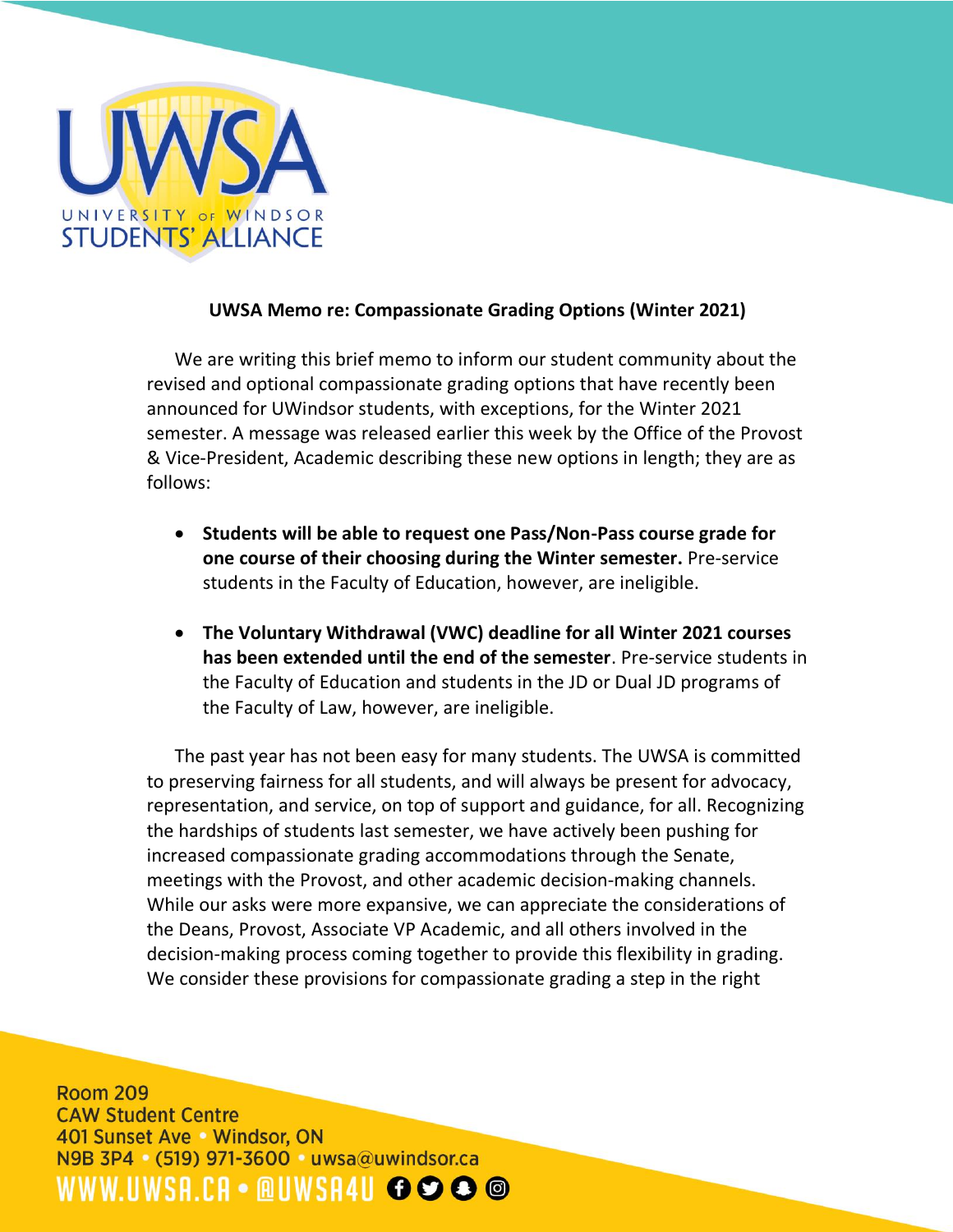

direction, but also encourage all instructors to provide ongoing flexibility and accommodations in their courses, where possible and needed.

As we move toward a future for UWindsor that is supportive, accommodating, and fair for all students, we hope the University will continue to consider the struggles students face on a daily basis. We also advise that preliminary institutional snapshots of academic performance indicating grade inflation during unprecedented times need not suggest ill motives on behalf of students.

We are thankful for all student, faculty, and staff advocates who have supported the asks for additional grading and academic accommodations and those who have pushed for the University to take on a more compassionate stance during a time and semester that has been tough for many. Thank you for recognizing the major hardships that are present universally.

For students who are struggling or having a tough time this semester, please consider accessing free 24/7 call/text counselling through the My Student Support Program app, or through the Student Counselling Centre, which is taking virtual appointments. We also wanted to send a friendly reminder that our Peer Support Centre is operating online via Zoom and will continue to operate for the remainder of the semester. One-on-one drop-in sessions are available five days a week. You can find a time that fits your schedule and be connected in minutes and receive the support you need, with no appointment required. If you are feeling overwhelmed, burnt out, or just want to see a friendly face to get you through the day, please access the PSC via the UWSA website at uwsa.ca/psc.

**Room 209 CAW Student Centre** 401 Sunset Ave · Windsor, ON N9B 3P4 (519) 971-3600 uwsa@uwindsor.ca WWW.UWSA.CA•@UWSA4U O990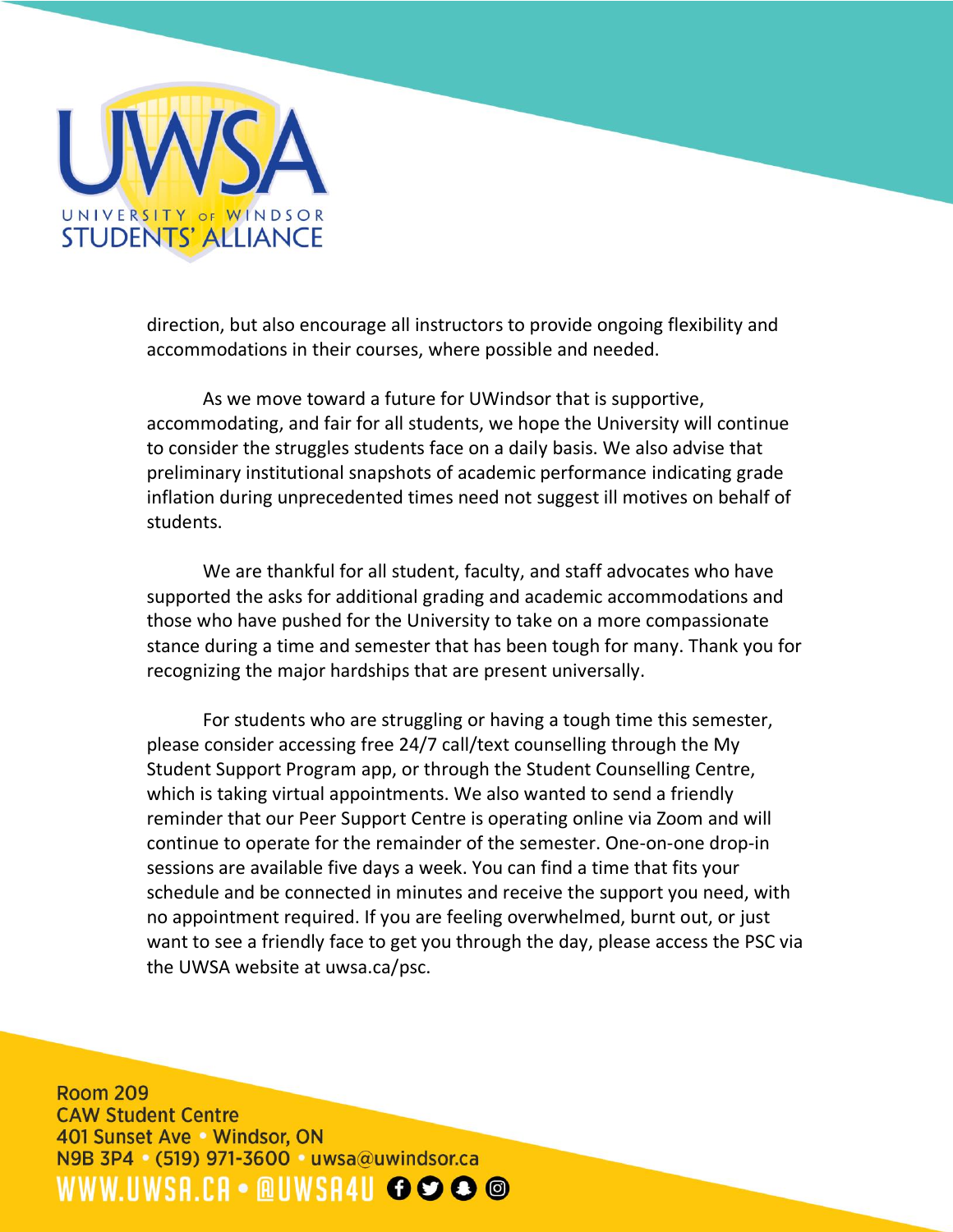

If you have any further questions about these grading options, are seeking additional academic support or accommodations, or believe you are experiencing inequitable treatment this semester, please reach out to our VP Student Advocacy at [vpsauwsa@uwindsor.ca.](mailto:vpsauwsa@uwindsor.ca)

Kind wishes,

**Herman Dayal** President

**Paramjot Singh Gogia** VP Student Advocacy

**Room 209 CAW Student Centre** 401 Sunset Ave . Windsor, ON N9B 3P4 (519) 971-3600 uwsa@uwindsor.ca WWW.UWSA.CA . @UWSA4U + 9 9 8 @